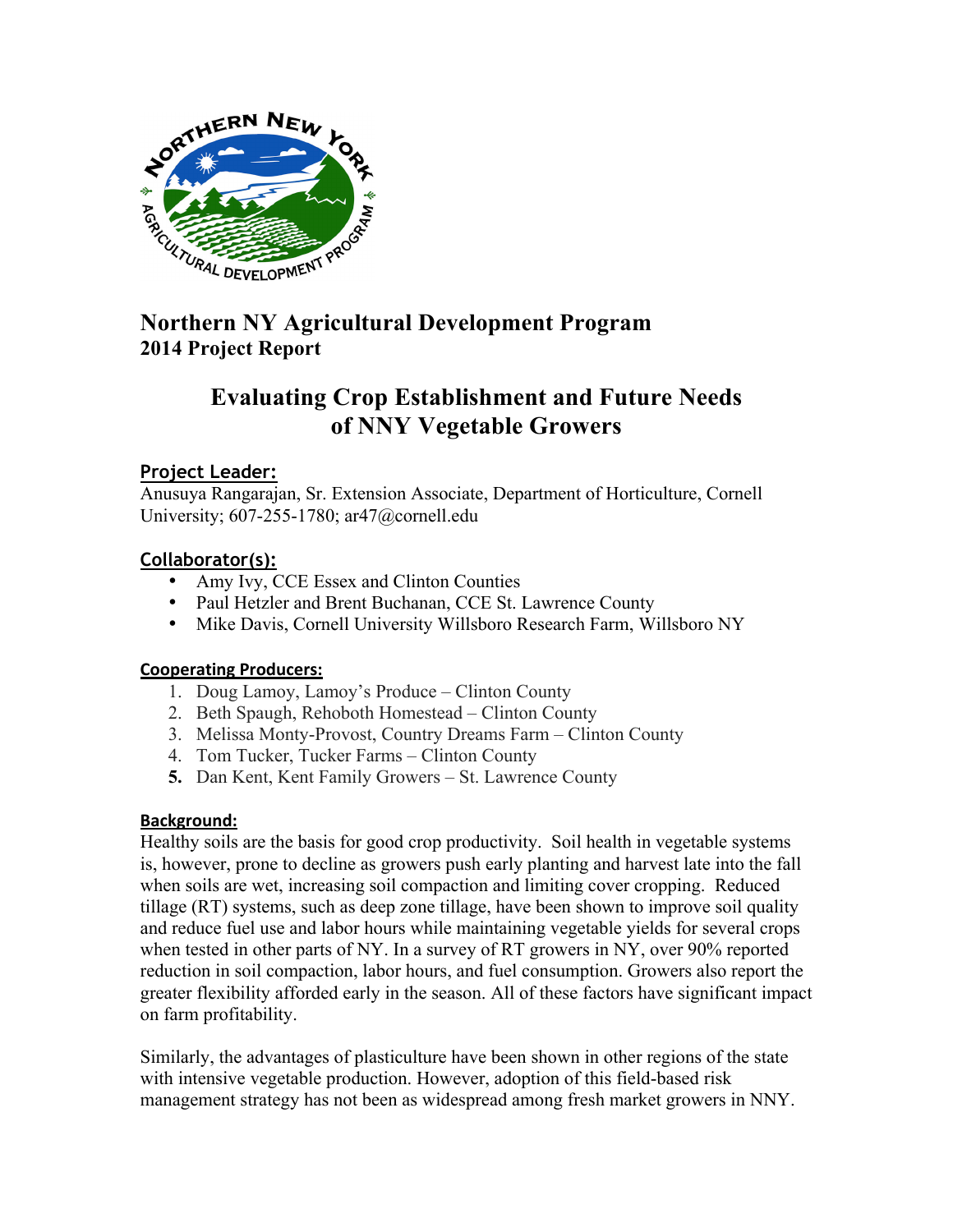A plasticulture system that integrates drip irrigation includes improvements in water and nutrient efficiency, earliness, improved weed control, greater crop quality and yields.

Greater adoption of these two crop establishment practices could reduce grower risks to climate fluctuations and increase farm profitability. In 2014, we continued our work to facilitate grower adoption of reduced tillage systems for vegetables and we expanded our efforts to engage others that have expressed interest in plastic mulches and drip irrigation. We offered 4 grower workshops, 5 targeted on-farm demonstrations and 2 on-station research trials while facilitating equipment sharing to increase grower knowledge and capacity to adopt improved soil and crop management practices.

#### **Methods:**

#### **Grower Trials**

Cornell Cooperative Extension collaborators identified growers interested in conducting on-farm trials (Clinton and St. Lawrence counties) in late winter 2014 to consider fields, crops and management considerations. Considering the challenges and logistics of equipment sharing, we chose to concentrate our reduced tillage on-farm trials in Eastern NNY and transported our unit to 5 farms based on grower needs. Peter Hagar, CCE Clinton, transported and maintained the unit, and provided on-farm technical advice in equipment adjustment and unit operation with individual growers. We provided a custom-built unit with lightweight tool bar, two Yeoman's shanks mounted for deep ripping beneath planting rows, and discs and finishing baskets for seedbed preparation. This same deep zone tillage unit was used at the Willsboro Research Farm to establish research trials in sweet corn and pumpkins.

Our plasticulture on-farm trial and demonstration was focused to St. Lawrence County. We provided a RainFlo bedding mulch layer to interested farmer collaborators to establish on-farm trials. Brent Buchanan, CCE St. Lawrence, supported one grower in trialing the mulch layer across various crops but a late, wet, cold spring reduced the number of growers we could coordinate with for on-farm trials. Our efforts were then focused on establishing a demonstration at the CCE St. Lawrence Extension Learning Farm for subsequent field days.

# **On-Station Reduced Tillage Research Trials**

Many RT growers in NY first transition to reduced tillage with large seeded vegetable crops to overcome the management challenges associated with not preparing a fine seed bed. In our trials, we established two experiments, sweet corn and pumpkins, to compare the effects of deep zone and conventional tillage on crop quality and yield.

#### *Evaluating tillage and nitrogen rate in sweet corn*

This experiment compared deep zone and conventional tillage in sweet corn at two locations: the Willsboro Research Farm in Willsboro, NY, and the Miner Agricultural Research Institute in Chazy, NY. At both locations, sweet corn cultivars (Montauk and Temptation) were split into a low and high side-dressed nitrogen fertilizer rate, 60 and 120 lbs N per acre. The experiment was established with four replicates of each treatment combination (tillage-cultivar-nitrogen rate) in a split-split plot design.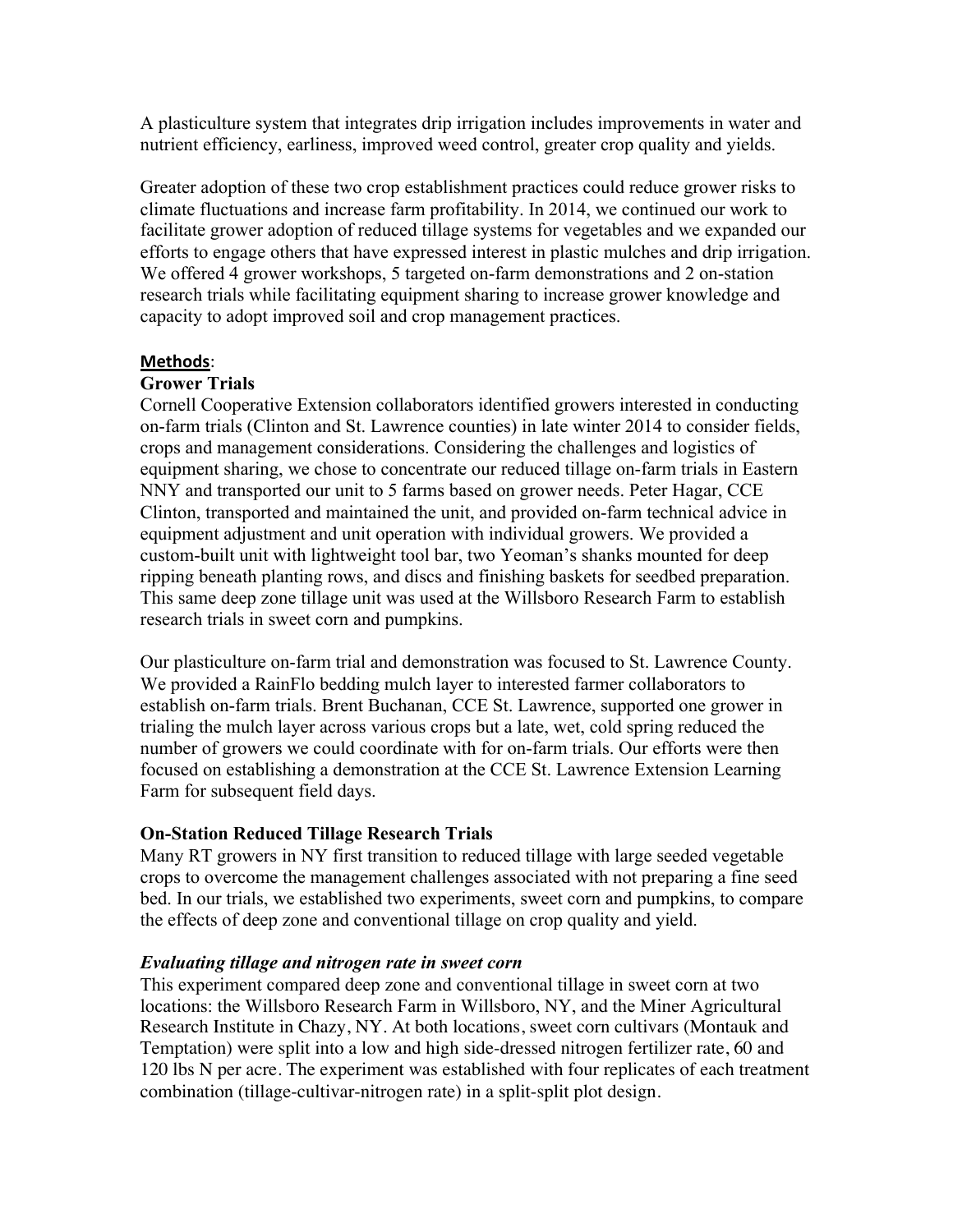In Willsboro, deep zone and conventional tillage treatments were both applied in the spring in a Cosad sandy loam soil. At the Chazy location, conventional and deep zone tillage treatments were fall applied in Raynham silt loam soils. An additional spring deep zone tillage treatment was included for comparison (May 12). Sweet corn cultivars, Montauk F1 (79 days, Harris) and Temptation (72 days, Stokes), were planted at 26,000 plants per acre with 250 lbs per acre 6-24-24 starter fertilizer at 30 inch row spacing (June 9 Willsboro, June 23 Chazy). Stands were thinned to 20,900 plants per acre and plantings were sidedressed with liquid UAN (July 7, Willsboro and July 25, Chazy). Corn was harvested at cultivar maturity (Temptation, Aug 25-26 in Willsboro and Sept 10 in Chazy; Montauk, Sept 5 in Willsboro and Sept 17 in Chazy) and weighed for total unhusked yield weight. Harvested ears were subsampled and husked for measurements of length (in) and proportion of ear filled  $(\%)$ . Yields were expressed as tons acre<sup>-1</sup> fresh unhusked yield.

#### *Comparing deep zone and conventional tillage in pumpkins*

This experiment compared three pumpkin cultivars planted with deep zone and conventional tillage at the Willsboro Research Farm in Willsboro, NY. Deep zone and conventional (moldboard) tillage treatments were applied in spring. Four replicates of each treatment combination (tillage-cultivar) in a split plot design. Three pumpkin cultivars (Super Herc, Gladiator, and Summit) were each seeded in the greenhouse (May 13) and plants were transplanted at 3,485 plants per acre at 3 ft in-row spacing and 5 ft between-row spacing (June 1). The planting was sidedressed by hand four weeks after planting with calcium nitrate, 27-0-0, at a rate of 120lbs N per acre prior to plant vine-out (July 3).

Pumpkins were harvested for marketable yields and graded based on uniformity, diameter, and color (Sept 22). Yields were expressed as tons acre<sup>-1</sup> and mean pumpkin weight based on marketable fruit counts. A soil penetrometer was used to measure resistance (depth to 300 psi) as an indicator of subsoil compaction (Sept 23).

#### **Results:**!!

# **2014 Willsboro and Chazy Research Trials** *Pumpkins*

Tillage had no effect on marketable fruit yield or average pumpkin weight (Table 1). Averaged across cultivars, conventional tillage yielded 34.6 tons per acre compared to 38.9 tons per acre in deep zone tillage. As expected, Gladiator fruits were 30% smaller than both Super Herc and Summit cultivars but these differences in fruit size were not reflected in lower crop yields. In both tillage treatments, the depth to subsoil compaction was similar (14 in) as measured by soil penetrometer resistance above 300 psi.

# *Sweet Corn*

In Willsboro, tillage did not have a significant effect on unhusked corn yield (Table 2). Unhusked fresh corn yield averaged 9.4 tons per acre in conventional and 9.9 tons per acre with deep zone tillage. Similarly, there were no differences in corn ear length and the proportion of ear filled. There were no interactions among tillage, nitrogen rate, and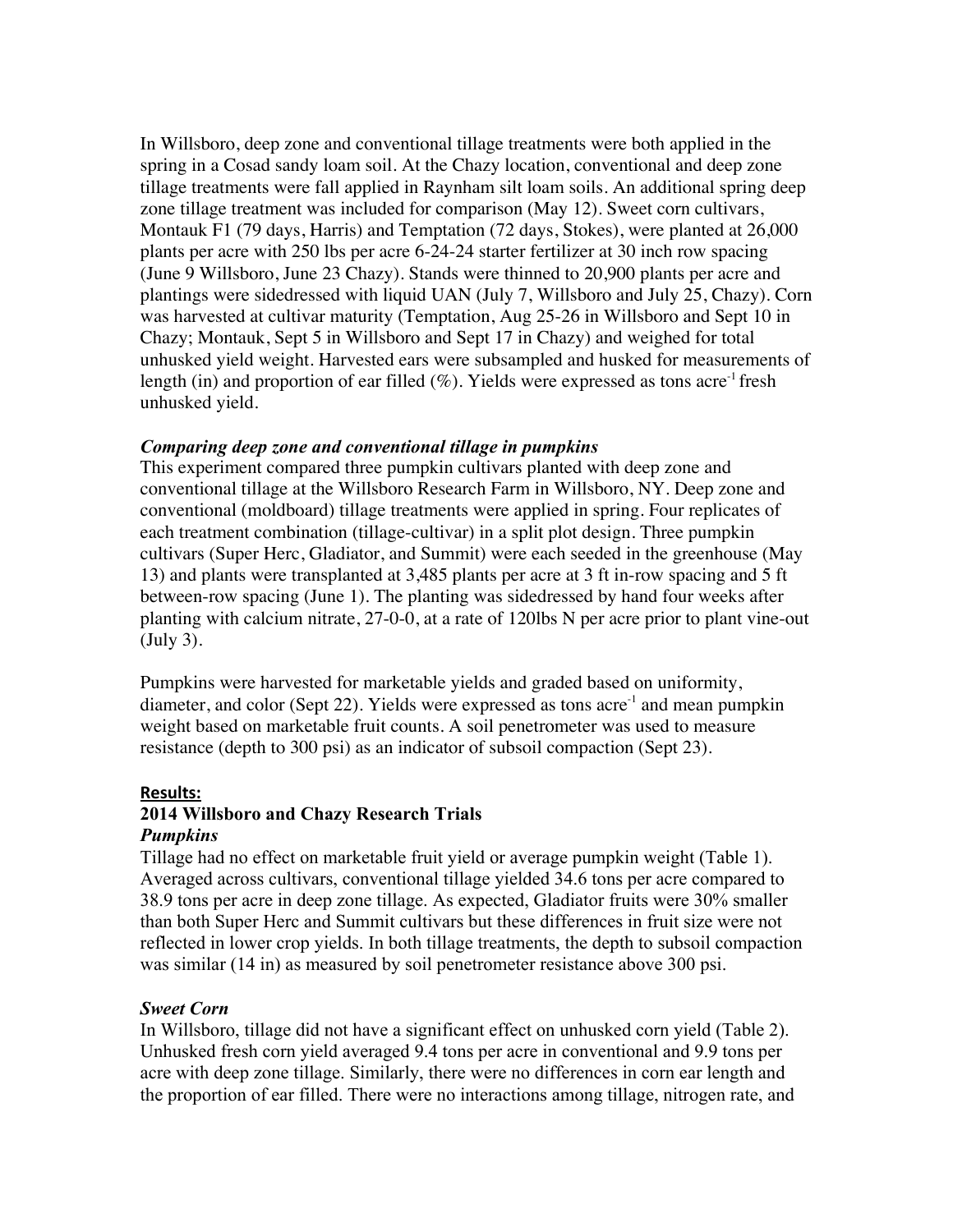cultivar. A high side-dressed nitrogen rate (120 lbs N/acre) did not increase yield when compared to a lower rate (60 lbs N/acre). There was no difference in yields when comparing Montauk (9.9 tons/acre) and Temptation (9.4 tons/acre) cultivars.

Similarly, tillage treatments did not have a significant effect on unhusked corn yield, ear length, or proportion of ear filled at the Chazy location (Table 3). Fall deep zone tillage (6.1 tons per acre) averaged 10% less than either fall conventional tillage (7.0 tons per acre) or spring deep zone tillage (6.9 tons/acre) but this difference was not significant. Nitrogen rate and cultivar also had no effect on yield or quality. There was no significant yield response to added nitrogen across tillage and cultivar. Regardless of site-level differences in yield (9.7 tons/acre in Willsboro, 6.7 tons/acre in Chazy), tillage, nitrogen rate and cultivar had no effect on yield at either location.

# *On-farm trials*

Extension collaborators coordinated the sharing of the zone tillage and mulch layer units among growers throughout the growing season. Weather conditions and planting schedules have always created management challenges for equipment sharing, but interested growers' were able to trial the equipment in varying capacities. As we have found in our earlier work with zone tillage, the primary obstacles were coordinating the delivery of the implement at the time of grower need and ensuring growers had the tractor capacity to operate the zone builder. Although this unit was designed for less horsepower (30 HP per shank with 4WD), our small growers could not operate the equipment with their own tractor. In some cases, an additional level of coordination was required to borrow a tractor from a neighbor.

# *Zone-till sweet corn and tomatoes*

Doug Lamoy farms 50 crop acres, including sweet corn, tomatoes, cucumbers, squash and cabbage. He had never used trial zone tillage but had an interest in reducing compaction and increasing drainage capacity on the farm. The zone till unit was trialed in both his sweet corn and tomato crops. It was difficult to observe the effect of zone tillage on field drainage, mainly because of last year's exceedingly wet conditions. He found it challenging to handle the different spacing between the zone-till unit and his own planter.

# *Zone-till to reduce compaction*

Beth Spaugh manages 3.5 crop acres with her primary vegetable crops including tomatoes, peppers, cabbage, broccoli, and greens. She had tried zone tillage in the past but found it difficult in her heavy soils and had concerns with managing weeds and irrigation. However, she recognizes that a plow pan has developed with repeated rototilling. She used the unit in the fall to break up subsoil compaction ahead of garlic planting. For her small operation, she needed to custom-hire a tractor. She is very interested in future management options with the zone tillage but the timing and coordination will remain complicated. She sees an opportunity to spread compost prior to using the zone builder as another way to amend and improve her soils.

# *Zone-till pumpkins*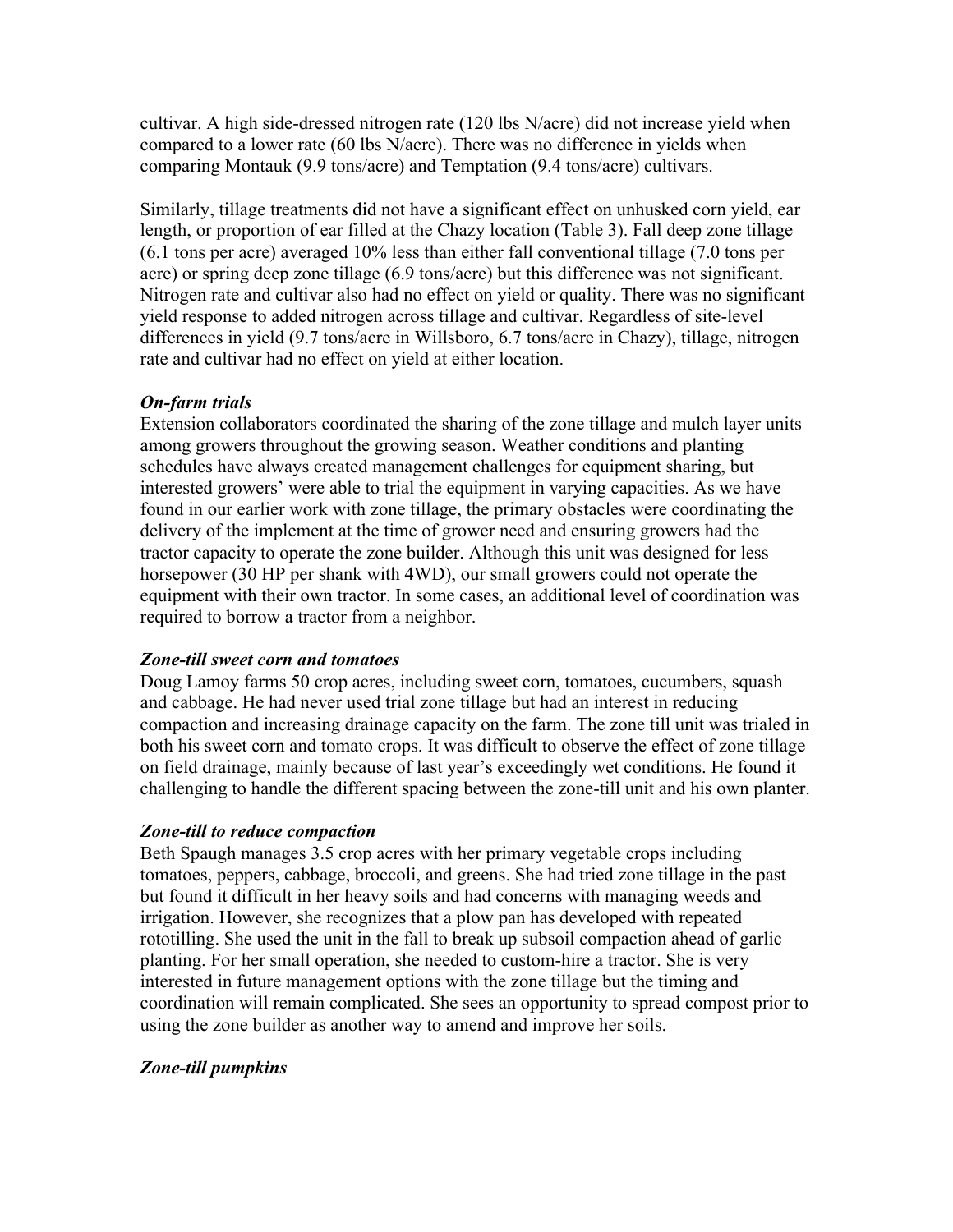Melissa Monty-Provost manages 40 crop acres with pumpkins and other cucurbits as her primary vegetable crops and sees zone tillage as an opportunity to save labor and improve drainage on the farm. She used the unit for the first time to plant her pumpkin crop. It worked to till and make a seedbed for her pumpkins while and improving drainage, even on tiled ground. She would like to adopt zone-till practices in the future but sees the cost of equipment as a major barrier. She now has an interest in custom-building a unit for her farm.

#### *Zone-till to improve drainage*

Tom Tucker manages 400 crop acres, including potatoes, row crops, grains, and vegetables. He had never tried zone tillage and wanted to reduce compaction and improve drainage on the farm. He chose to use the unit mid-season, prior to establishing an oat cover crop, to break up subsoil compaction. He observed that drainage improved and fall rainfall events had better infiltration. However, it was a difficult to coordinate the delivery and he observed that the unit pulled up many rocks from the subsoil. In the future, he would consider adopting the practice with the goal of improving drainage and reducing compaction but the expense of an implement is too high and sharing is challenging with his own distance from other farms.

# *Plastic mulch in curcurbits*

Dan Kent farms 117 acres of mixed vegetables and strawberries. He trialed the black plastic mulch layer in cucumbers and learned the difference a good machine can make. He bought an implement a couple years ago and it never worked right, so he felt plastic mulch was not the right direction. This year, after borrowing our unit, he found huge labor savings by not weeding in the mulch. The heat from the plastic brought early cucumbers and they reached maturity before powdery mildew arrived. This made a big difference, he got a much larger yield than in past years. After this year, he plans to expand the use of mulch across the farm, including strawberries, peppers, eggplant, tomatoes, and all cucurbits. He will continue to have access to our mulch layer for 2015.

# **Conclusions/Outcomes/Impacts:**

This NNYADP project has facilitated grower experimentation with reduced tillage and plasticulture systems for improving soil health and farm profitability. Through research experiments, on-farm trials, and field days, growers were advised on the benefits of transitioning to these systems in various crops.

Our research trials showed that zone tillage has the potential to yield similar to conventional tillage in pumpkins and sweet corn and results from the Willsboro and Chazy trials will be combined with 2013 results and shared with growers through newsletters.

By making our equipment available for growers on their own operation and providing technical advice, this project reached growers managing over 600 acres and helped them consider new crop establishment and improved soil management practices that work for their own farm.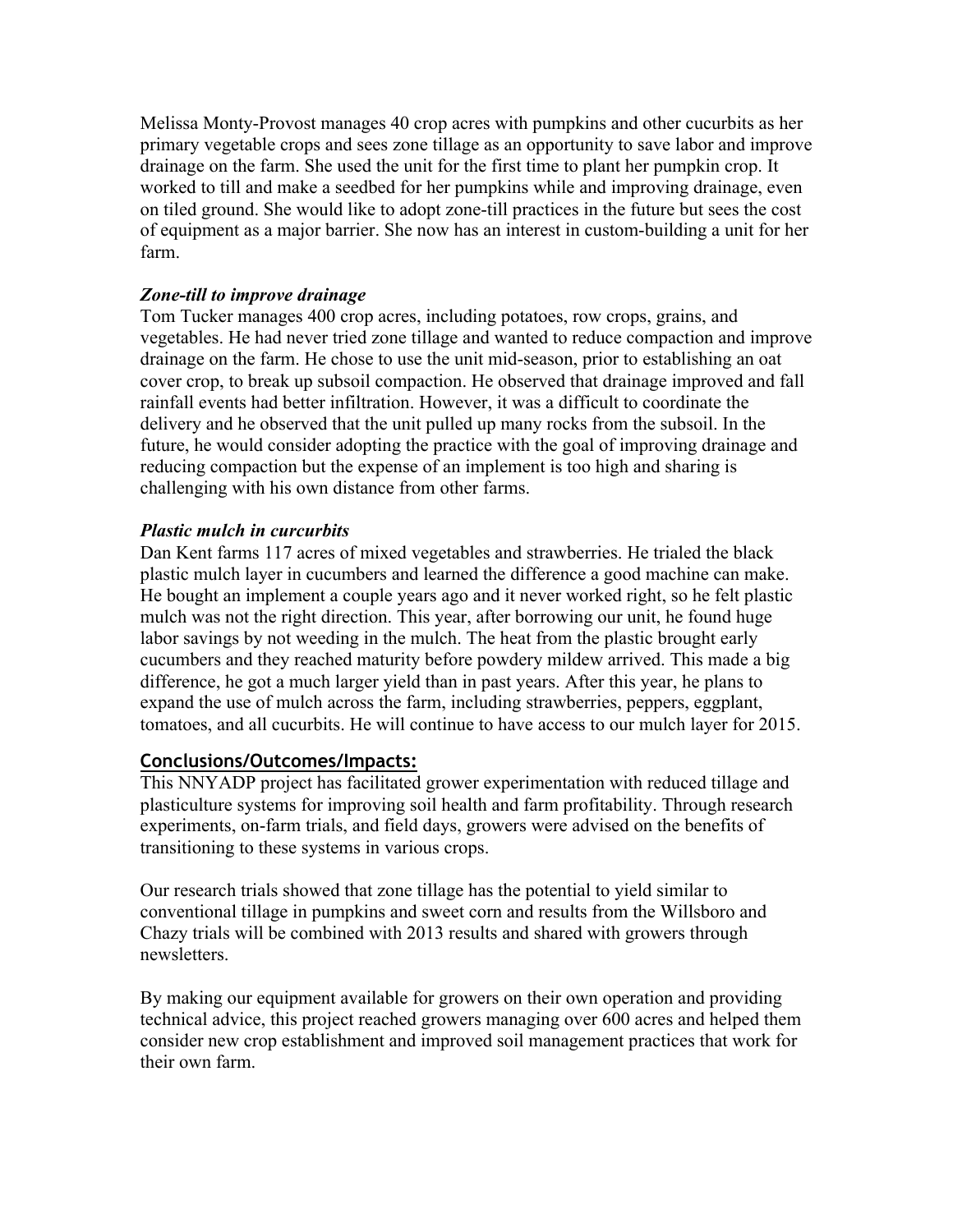Several growers reported the benefit of using deep zone tillage for alleviating soil compaction and improving drainage on their farm.

Our mulch layer trial showed how plastic mulch can reduce weed pressure, improve plant health, increase yields, and improve farm profitability.

Demonstrations and workshops also showed field applications and appropriate equipment adjustments and allowed us to share expertise on zone-till and plasticulture systems with more than 100 growers in the region.

# **Outreach:**

We held 4 educational grower meetings to discuss crop establishment strategies and the benefits of reduced tillage and plasticulture, and to demonstrate use of both the zone-till and plastic mulch layer units for growers.

In spring, we held a workshop on Optimizing an Intensive Vegetable Production System Using Drip Irrigation, Mulch Films and Covers (April 12, presented by Anu Rangarajan) at the CCE St. Lawrence County Extension Learning Farm. The workshop focused on irrigation systems and the use of pest excluding mulches including care, use, and adjustment of plastic-laying equipment. In a follow up workshop, we held an in-field demonstration of the plastic mulch layer at the Extension Learning Farm (July 29, presented by Anu Rangarajan) as part of a vegetable grower field day on leek moths, plasticulture and irrigation, cover crops between plasticulture rows and other relevant topics for local growers.

We hosted a grower meeting at the Willsboro Research Farm (July 28) to discuss reduced tillage, zone-till research trials, and show the custom unit. Anu Rangarajan presented to 24 attendees about the zone till research trials in sweet corn and pumpkins and discussed equipment application, set up, and adaptability for various crops. The program also included on-going vegetable production projects, including season extension and interrow cover crops.

We offered a reduced tillage and zone-till systems presentation at the Soil Health Workshop in Chateaugay, NY (August 22, presented by Peter Hagar, CCE Clinton County). This event was attended by 60 farmers, crop advisors, and agency personnel and featured live demonstrations of conservation tillage equipment, soil health experts, a panel of farmers practicing different tillage methods and cover cropping, and highlights of local cost share opportunities and programs. Our workshop included a field demonstration of the zone-till unit in a recently harvested cereal rye field.

# **Next steps:**

Many growers expressed interest in using a deep sub-soiler to reduce compaction and improve water management on their farm. We are considering the appropriate equipment for these growers and how to facilitate future equipment sharing.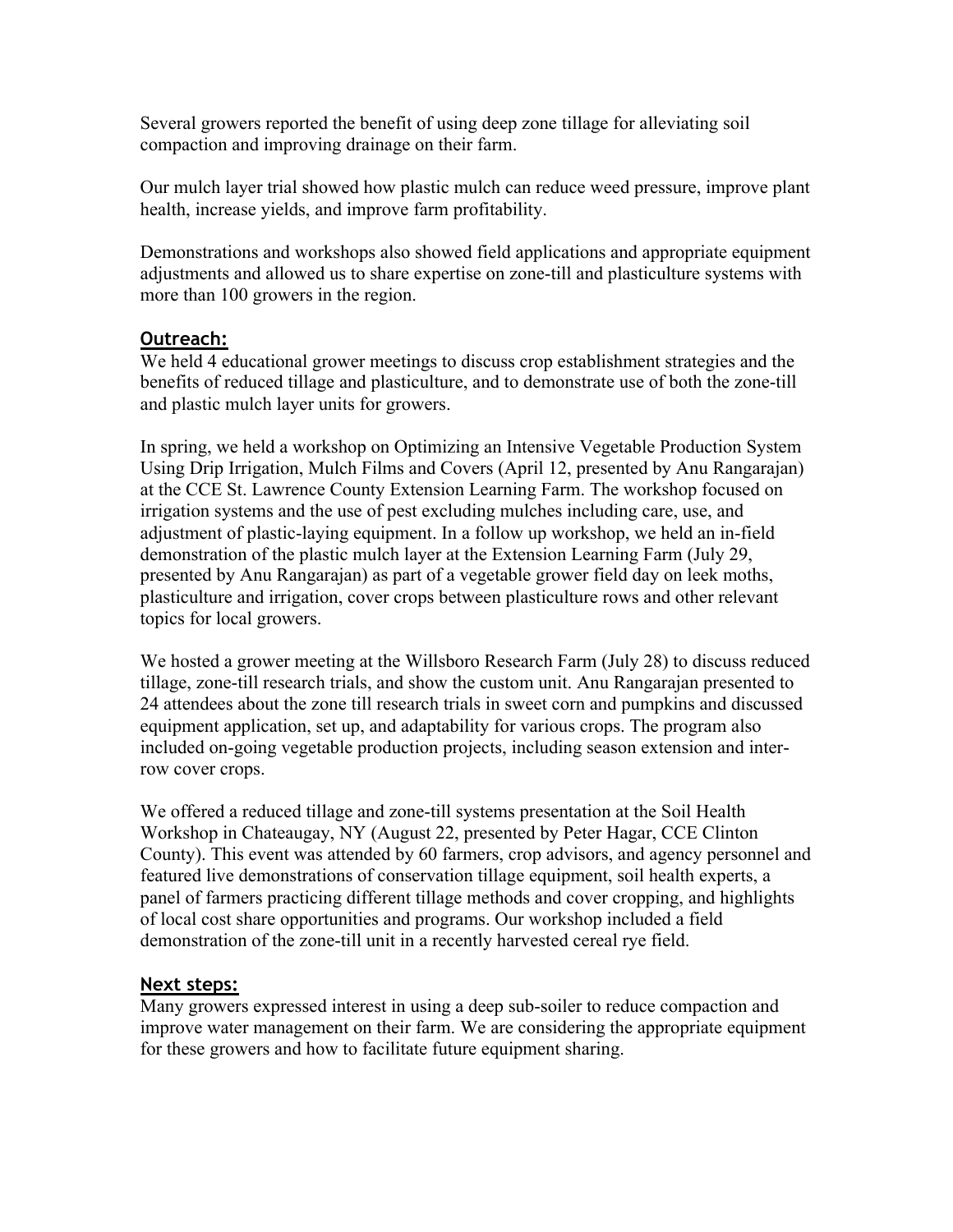Growers are also interested in learning about custom-built equipment that can be used for reducing tillage on smaller scales. We plan to develop a resource guide to share grower innovations in using custom-built equipment.

Given the diversity of crops grown among small vegetable growers and the lack of appropriate tractor horsepower, we also need to support other management systems that may work better for very small farms, e.g. permanent beds, intensive mulching.

We also see potential for increasing the adoption of plasticulture systems. Based upon the 2014 weather conditions, we were unable to implement the full set of on-farm experiments for the plastic mulch layer. However, our 2014 grower has already made plans to scale up his work with the unit for the coming year. The mulch layer and accompanying trailer will be available for St. Lawrence County extension to work with additional interested growers in 2015.

# **Acknowledgments: NNYADP funding**

#### **For More Information:**

Anusuya Rangarajan, Sr. Extension Associate, Department of Horticulture, Cornell University; 607-255-1780; ar47@cornell.edu

#### **Tables:**

Table 1. Marketable fruit yield and mean fruit weight for 3 pumpkin cultivars with conventional and deep zone tillage, Willsboro, NY

| <b>Tillage</b> | Cultivar          | <b>Marketable</b><br>Pumpkin<br>Yield |     | <b>Mean Pumpkin</b><br>Weight |              |
|----------------|-------------------|---------------------------------------|-----|-------------------------------|--------------|
|                |                   | tons acre $^{-1}$                     |     | Ibs per fruit                 |              |
| Conventional   | Gladiator         | 31.4                                  | a   | 14.9                          | C            |
|                | <b>Super Herc</b> | 34.7                                  | a   | 23.3                          | ab           |
|                | Summit            | 37.8                                  | - a | 20.0                          | b            |
|                |                   |                                       |     |                               |              |
|                | Gladiator         | 35.2                                  | ่ล  | 15.0                          | <sub>c</sub> |
| Deep Zone      | <b>Super Herc</b> | 39.5                                  | a   | 25.2                          | a            |
|                | Summit            | 42.0                                  | a   | 19.9                          | b            |

Values with same letter are not significantly different *P<0.05*